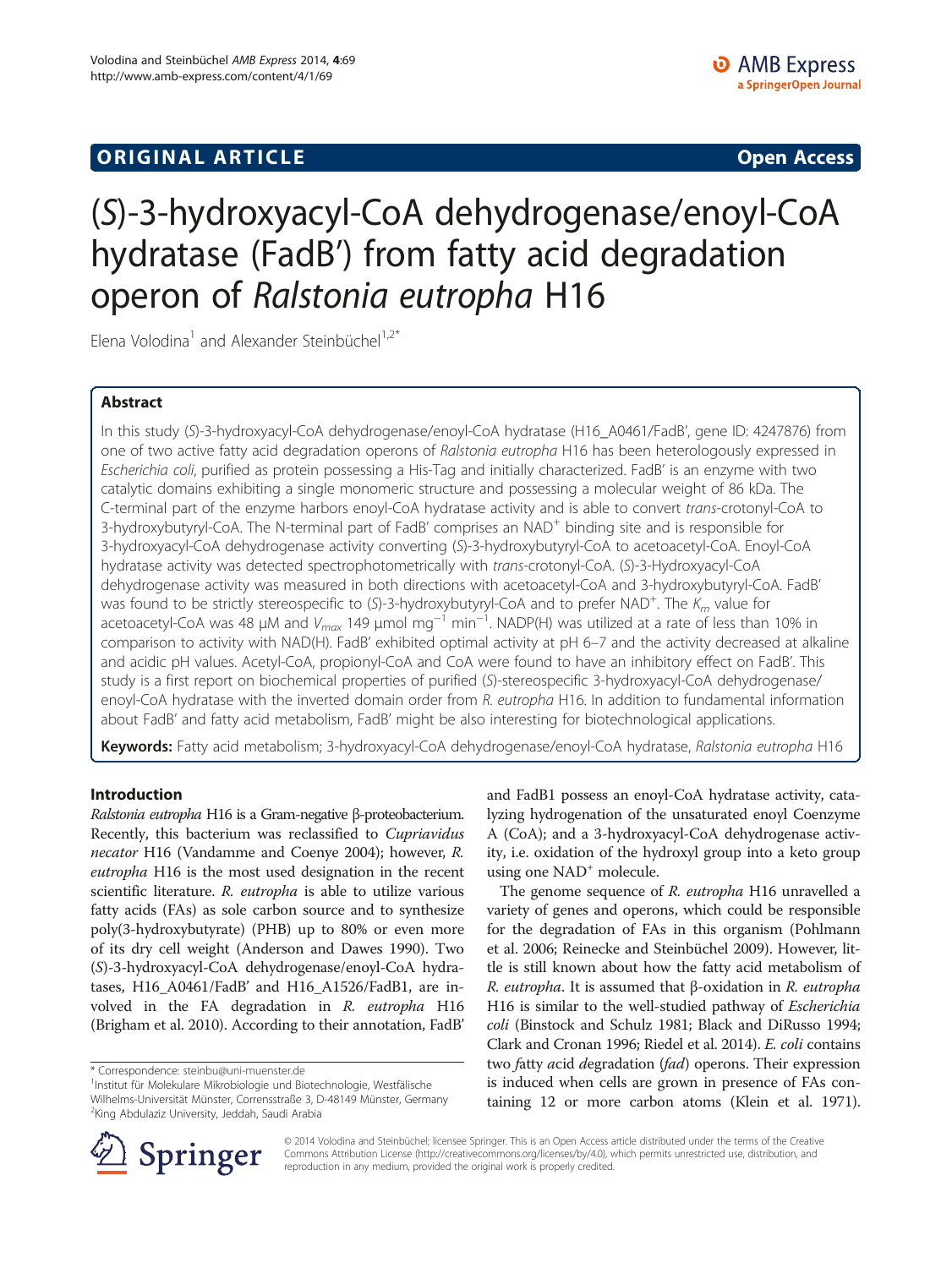<span id="page-1-0"></span>Recently, Brigham et al. ([2010\)](#page-8-0) showed that two fad operons (H16\_A0459-A0464 and H16\_A1526-A1531) were also up-regulated when R. eutropha was grown in presence of trioleate. However, their moderate expression is also observed in the absence of FAs (Schimizu et al. [2013](#page-8-0)). Initially, FAs are activated to acyl-CoA by an ATPdepended acyl-CoA synthase (FadD) resulting in an acyl-CoA (Black et al. [1992\)](#page-8-0). Then an acyl-CoA dehydrogenase (FadE) introduces a double bound between the FA's 2nd and the 3rd carbon atoms yielding trans-2-enoyl-CoA. Next, two reactions catalyzed by FadB and yielding 3-ketoacyl-CoA (see above) are following. Fad $B_{Fc}$  is a single trifunctional fused polypeptide exhibiting enoyl-CoA hydratase (EC 4.2.1.17), epimerase (EC 5.1.2.3) and isomerase/3-hydroxyacyl-CoA dehydrogenase (EC 1.1.1.35; EC 5.3.3.8) activities. Fad $B_{Ec}$  forms, together with a thiolase (FadA), a multienzyme complex (Black and DiRusso [1994](#page-8-0); Pramanik et al. [1979](#page-8-0); Pawar and Schulz [1981](#page-8-0); Yang et al. [1988\)](#page-8-0). The final step of the FA degradation cycle, catalyzed by FadA, is a cleavage of 3-ketoacyl-CoA to an acetyl-CoA and an acyl-CoA molecule shortened for two carbon atoms. The shortened acyl-CoA enters again the β-oxidation, whereas acetyl-CoA enters the Krebs cycle (Black and DiRusso [1994;](#page-8-0) Clark and Cronan [1996\)](#page-8-0) or, as it is shown for R. eutropha, the PHB synthesis.

Synthesis of PHB in R. eutropha comprises three steps. The first two steps of this pathway are similar with the last reactions of the β-oxidation, though in a reverse direction. A condensation of two acetyl-CoA molecules by a thiolase (PhaA) to acetoacetyl-CoA (Haywood et al. [1988a](#page-8-0); Oeding and Schlegel [1973\)](#page-8-0) and a reduction of acetoacetyl-CoA to (R)-3-hydroxybutyryl-CoA by a NADPH-dependent acetoacetyl-CoA reductase, PhaB (EC.1.1.1.36; Haywood et al. [1988a](#page-8-0)). The third step of PHB synthesis is a stereospecific polymerization of  $(R)$ -3-hydroxybutyrate (3HB) by PHB synthase (PhaC) (Peoples and Sinskey [1989](#page-8-0); Schubert et al. [1991\)](#page-8-0). Beside  $(R)$ -3HB,  $(R)$ -3-hydroxyvalerate and (R)-3-hydroxyhexanoate can be incorporated into polyhydroxyalkanoates (PHAs) (Dennis et al. [1998](#page-8-0); Slater et al. [1998\)](#page-8-0).

Thus, 3-ketoacyl-CoAs and 3-hydroxyacyl-CoAs are the intermediates of either β-oxidation or PHA metabolism. Hence, (S)-3-hydroxyacyl-CoA dehydrogenase/enoyl-CoA hydratases, beside their fundamental role in FA degradation (Brigham et al. [2010\)](#page-8-0), might mediate between FA metabolism and PHA synthesis. The studies on a *fadB*' and fadB1 deletion mutants of R. eutropha revealed a special role of FadB' in provision of precursors for PHA synthesis (Insomphun et al. [2014](#page-8-0)). The fadB' deletion led to the reduction of the 3HB content in the copolymer on FAs as sole carbon source. However, if only FadB' was active in the *fadB1* deletion mutant grown on fatty acids, the 3HB content was similar with the wild type. On the other hand, the fadB1 deletion mutant

exhibited an increased 3-hydroxyhexanoate (3HHx) fraction in the copolymer, compared to the wild type and fadB' gene deletion mutant (Insomphun et al. [2014\)](#page-8-0). The different role of FadB', in comparison to FadB1, in the PHA precursor supply is not clear. Moreover, FadB' exhibits a different structure as its isoenzyme FadB1 and well studied enzyme of *E. coli* (Insomphun et al. [2014](#page-8-0)). FadB' is a polypeptide comprising a N-terminal 3HCDH\_N-domain, responsible for NAD binding, and a C-terminal enoyl-CoA hydratase domain and little is known about the enzymatic properties of the novel type of enzyme with the inverted domain order.

Amongst the provision of the intermediates for the PHA synthesis, a different field where FadB' could be exploited is the production of enantiomeric pure chemicals, as it was shown for  $(S)$ - or  $(R)$ -3-hydroxybutyrate in E. coli (Lee et al. [2008](#page-8-0); Tseng et al. [2009\)](#page-8-0). Another example is an engineered microbial pathway for synthesis of linear alcohols, which is based on β-oxidation and requires both 3-hydroxyacyl-CoA dehydrogenase and enoyl-CoA hydratase activities (Machado et al. [2012\)](#page-8-0). For this purpose another 3-hydroxyacyl-CoA dehydrogenase (PaaH1) from R. eutropha and a crotonase were studied intensively. PaaH1 was heterlogously expressed and crystallized (Machado et al. [2012](#page-8-0); Kim et al. [2014](#page-8-0)). At last, since the purified FadB' is stable over a relatively long time period, its in vitro use for coupled enzyme assays may have a potential application (Haywood et al. [1988a;](#page-8-0) Volodina et al. [2014](#page-8-0)). Here, we report about the purification and initial characterization of a heterologously expressed His-tagged H16\_A0461/FadB' (Gene ID: 4247876) from one of the active fad operons of R. eutropha.

## Materials and methods

## Bacterial strains, oligonucleotides and plasmids

Bacterial strains, oligonucleotides and plasmids used in this study are listed in the Table [1.](#page-2-0) Escherichia coli BL21 was used for inducible expression of the enzymes of interest.

## Chemicals and materials

Trans-crotonyl-CoA, (R)-3-hydroxybutyrate, (S)-3-hydroxybutyric acid, lactate dehydrogenase were purchased from Sigma-Aldrich (Steinheim, Germany). Coenzyme A, NAD<sup>+</sup>, NADH, NADP<sup>+</sup> and NADPH were available from Gerbu Biochemicals GmbH (Gaiberg, Germany). Acetic acid anhydride was form Acros Organics (Geel, Belgium) and propionic and crotonic acid anhydrides were from Merck Millipore (Darmstadt, Germany) and His Spin-Trap™ chelating metal affinity columns were purchased from GE Healthcare (Munich, Germany).

## Synthesis of acyl-CoA thioesters

Acetyl-CoA, propionyl-CoA and crotonyl-CoA were prepared chemically from corresponding anhydrides and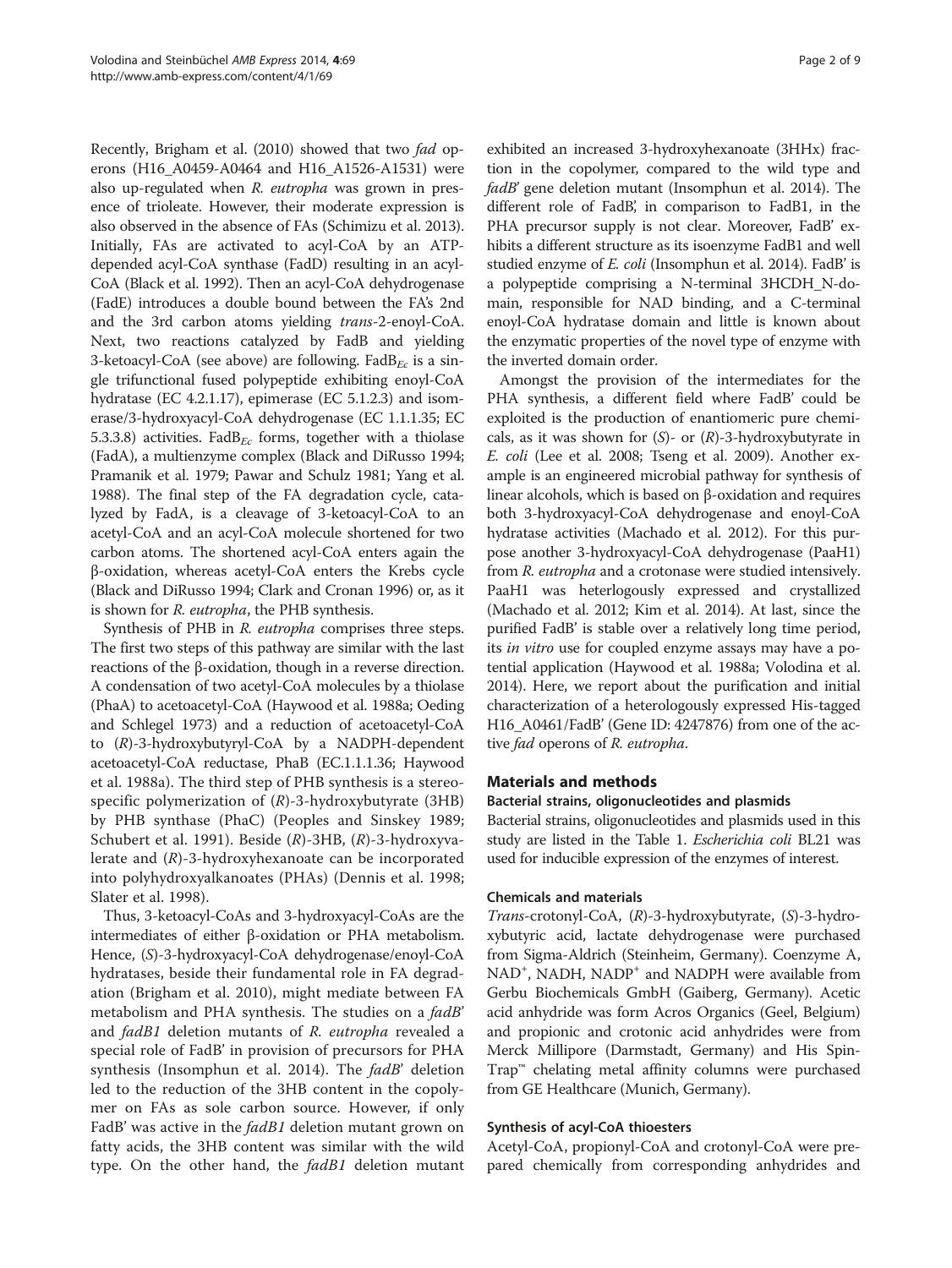|                           | Reference or source                                                   |                        |
|---------------------------|-----------------------------------------------------------------------|------------------------|
| <b>Strains</b>            |                                                                       |                        |
| Ralstonia eutropha H16    | Wild type                                                             | <b>DSM 428</b>         |
| Escherichia coli          |                                                                       |                        |
| BL21 (DE3)                | $F^-$ ompT hsdS <sub>B</sub> ( $r_B$ , m <sub>B</sub> ) gal dcm (DE3) | Novagen                |
| Plasmids                  |                                                                       |                        |
| pCOLADuet-1::3HAD         | pCOLADuet-1 with fadB' as BamHI/HindIII fragment                      | Volodina et al. 2014   |
| pET-19b::pct              | pET-19b with pct as Ndel/Xhol fragment                                | Lindenkamp et al. 2013 |
| $pET-23a$                 | E. coli expression vector (Ap', T7 promoter)                          | Novagen                |
| pET-23a::bktB             | pET-23a with bktB as Ndel/HindIII fragment                            | This study             |
| Oligonucleotides          |                                                                       |                        |
| Forward primer BktB Ndel* | AAACATATGACGCGTGAAGTGGTAGTGGTAAGC                                     | This study             |

Reverse primer BktB HindIII\* This study AAAAAGCTTGATACGCTCGAAGATGGCGGC This study

## <span id="page-2-0"></span>Table 1 Bacterial strains, plasmids and oligonucleotides used in this study

\* Restriction sites are highlighted in italics.

CoA according to the method of Simon and Shemin ([1953](#page-8-0)). (S)-3-hydroxybutyryl-CoA was synthesized enzymatically by propionate-CoA transferase for each assay in situ as described below.

## DNA isolation and recombinant DNA techniques

Chromosomal DNA of R. eutropha H16 was isolated according to the method of Marmur ([1961\)](#page-8-0). Plasmid DNA was isolated by using the peqGOLD Plasmid Miniprep Kit (Peqlab) according to the manufacturer's manual. PCRs were carried out in an Omnigene HBTR3CM DNA thermal cycler (Hybaid, Heidelberg Germany) using genomic DNA of R. eutropha H16 as a template, oligonucleotides (Table 1) and Taq-DNA polymerase according to the manufacturer's instructions (Thermo Scientific, Dreieich, Germany). The oligonucleotide annealing temperature was 56°C, and the elongation time at 72°C was 2.5 min. PCR products were isolated from an agarose gel and were purified by using a peqGOLD Gel Extraction Kit (Peqlab) according to the manufacturer's instructions. T4 DNA Ligase was purchased from Thermo Scientific (Dreieich, Germany). Oligonucleotides were synthesized by Eurofins MWG (Ebersberg, Germany). Sequencing reactions of DNA fragments were carried out according to a standard procedure at the Sequence Laboratories Göttingen GmbH (Göttingen, Germany). Competent cells of E. coli were prepared and transformed with plasmids by the  $CaCl<sub>2</sub>$ procedure as described by Hanahan (Hanahan [1983](#page-8-0)).

## Sequence data analysis

The nucleotide and amino acid sequences were extracted from the National Center for Biotechnology Information (NCBI) nucleotide sequence and amino acid database ([http://www.ncbi.nlm.nih.gov/Genbank/index.](http://www.ncbi.nlm.nih.gov/Genbank/index.html) [html\)](http://www.ncbi.nlm.nih.gov/Genbank/index.html). Gene accession numbers: bktB (AM260479) and fadB' (AM260479). For determination of amino acid identity the program BlastP from the National Center for Biotechnology Information (<http://www.ncbi.nlm.nih.gov/>) was used (Altschul et al. [1997](#page-8-0)). Phylogenetic tree and amino acid sequence alignment were generated using CLUSTAL X program with PhaA as a reference (Thompson et al. [1997\)](#page-8-0).

## Heterologous expression and purification of FadB' and coupling enzymes

To obtain overexpressed enzymes, strains of E. coli BL21 harboring pCOLADuet-1::3HAD (Volodina et al. [2014](#page-8-0)), pET19b::pct (Lindenkamp et al. [2013\)](#page-8-0) or pET23a::bktB were used. β-Ketothiolase (BktB) and propionate CoAtransferase (Pct) (Lindenkamp et al. [2013\)](#page-8-0) from R. eutropha H16 were used as auxiliary enzymes for the enzyme assays. FadB, Pct and β-ketothiolase were heterologously expressed in *E. coli* BL21. Isopropyl-β-D-1-thiogalactopyranoside (IPTG) was used for induction of the expression (0.5 mM IPTG, 30°C). Purification of the enzymes was carried out with a His SpinTrap™ column according to the manufacturer's instructions via N-terminal His-tag and stored as described before (Lindenkamp et al. [2013](#page-8-0); Volodina et al. [2014](#page-8-0)). Binding buffer (100 mM Tris–HCl, 500 mM NaCl, 20 mM imidazole, pH 7.5) was used for cells resuspension and His SpinTrap™ column equilibration. The bound enzyme was washed with 3 volumes of 100 mM Tris–HCl containing 500 mM NaCl plus 100 mM imidazole (pH 7.5) and was then eluted with the same buffer containing 500 mM imidazole (Volodina et al. [2014](#page-8-0)). FadB' was stabilized by addition of glycerol to a final concentration of 50% (v/v) and was then stored at −20°C for over one month without loss of activity.

The purity of enzymes was determined by sodium dodecyl sulfate (SDS) polyacrylamide gel electrophoresis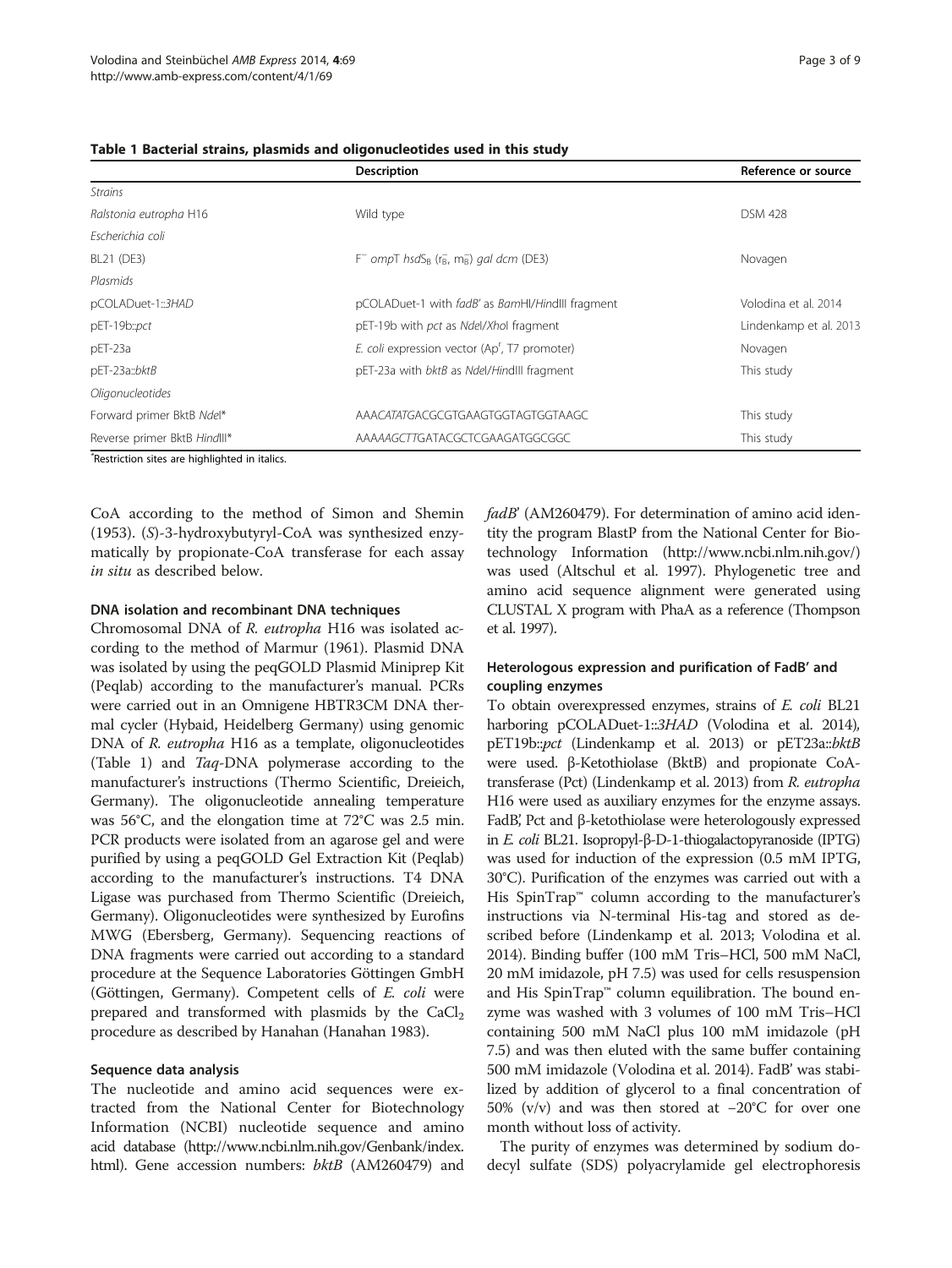(PAGE) (Suppl. 3; Laemmli [1970\)](#page-8-0). Protein concentrations were measured by using the method of Bradford (Bradford [1976](#page-8-0)). The protein samples (5–10 μg protein) were resuspended in gel loading buffer (0.6% (w/v) SDS, 1.25% (v/v) β-mercaptoethanol, 0.25 mmol l<sup>-1</sup> EDTA, 10% (v/v) glycerol, 0.001% (w/v) bromophenol blue, 12.5 mM Tris–HCl [pH 6.8]) and were separated in 12.5% (w/v) SDS-polyacrylamide gels as described by Laemmli ([1970](#page-8-0)). The proteins were stained with Coomassie brilliant blue R-250 (Weber and Osborn [1969](#page-8-0)).

## Determination of the molecular mass

The molecular mass of FadB' was determined on a Superdex 200 HR 10/30 column (Amersham Pharmacia Biotech) at a flow rate of 1 ml/min in 50 mM sodium phosphate buffer (pH7.4) containing 150 mM NaCl. Molecular mass standards used for calibration were from the Gel Filtration Calibration Kit HMW (GE Healthcare, UK).

## High performance liquid chromatography/mass spectrometry (HPLC/MS) assay

The purity of the synthesized CoA-thioesters and enzyme reaction products was determined with reverse phase high performance liquid chromatography-mass spectrometry (RP-HPLC-MS) by employing an UltiMate® 3000 HPLC apparatus (Dionex GmbH, Idstein, Germany) connected directly to an LXQ™ Finnigan™ (ThermoScientific, Dreieich, Germany) mass spectrometer. An Acclaim 120 C18 Reversed-Phase LC Column (4.6 × 250 mm, 5 μm, 120 Å pores; Dionex GmbH) was used at 30°C based on a method described earlier with slight modifications (Lindenkamp et al. [2013](#page-8-0); Schürmann et al. [2011](#page-8-0)). A gradient system was used, with 50 mM ammonium acetate, pH 5.0 adjusted with acetic acid (A), and 100 % (v/v) methanol (B) as eluents. Elution occurred at a flow rate of 0.5 ml/min. Ramping was performed as follows: equilibration with 90 % A for 2 min before injection and afterwards a change from 90% to 10% eluent A in 25 min, followed by holding for 10 min and then returning to 90% eluent A within 10 min. CoA-thioesters were detected at 259 nm by a photodiode array detector. Tuning of the instrument was done by direct infusion of a solution of 0.4 mM CoA as shown before (Schürmann et al. [2011\)](#page-8-0).

## Enzyme assays

All the enzyme activities were assayed by continuous spectrophotometric assays as described below. The substrates were prepared fresh directly before each enzyme assay and the coupling enzymes were applied in purified form. All values are presented as mean values of at least two measurements with standard deviations.

(i) Enoyl-CoA hydratase activity of the FadB' was measured with *trans-2-crotonyl-CoA* (Sigma-Aldrich, Germany) as a substrate. The reaction mixture contained 0.1 mM

trans-crotonyl-CoA, 1.5 mM NAD<sup>+</sup>, 0.3 μg FadB'<sub>Re</sub>, 1 μg β-ketothiolase, 0.1 mM CoA in 100 mM Tris–HCl buffer, pH 7. The increase of absorption was monitored at 340 nm and 30°C (Binstock and Schulz [1981](#page-8-0)).

For determination of inhibition of enoyl-CoA hydratase activity of FadB' 0.1 mM crotonyl-CoA was prepared from crotonic acid anhydride and CoA. NAD+ regeneration with lactate dehydrogenase was applied to ensure the processing of the reaction in desired direction as described before (Haywood et al. [1988a;](#page-8-0) Volodina et al. [2014\)](#page-8-0). The reaction mixture contained 100 mM Tris–HCl (pH 8.1), 0.1 mM crotonyl-CoA, 2 mM pyruvate, lactate dehydrogenase (9 U), 1.5 mM NAD<sup>+</sup>, 25  $mM MgCl<sub>2</sub>$  and different concentrations of CoA, acetyl-CoA or propionyl-CoA (0.1 mM, 0.5 mM or 1 mM) were additionally applied. The reaction was started by addition of 0.3 μg of FadB' and the formation of acetoacetyl-CoA- $Mg^{2+}$  ( $\varepsilon_{303} = 16500 \ M^{-1}cm^{-1}$ ) complexes was monitored for 2 min at 303 nm at 30°C. One unit of enzyme activity was defined as the formation of 1 μmol acetoacetyl-CoA per min.

(ii) 3-Hydroxyacyl-CoA dehydrogenase activity of FadB' was measured at 340 nm and 30°C with acetoacetyl-CoA in direction of 3-hydroxybutyryl-CoA formation. The reaction mixture contained 0.1 mM acetoacetyl-CoA, 0.2 mM NADH, 0.3 μg FadB'<sub>Re</sub> in 100 mM Tris–HCl buffer, pH 7 (Haywood et al. [1988b\)](#page-8-0). For determination of inhibition of the 3-hydroxyacyl-CoA dehydrogenase activity of FadB' by the potential inhibitors CoA or acetyl-CoA were added at a final concentration of 0.1 mM, 0.5mM or 1 mM. The kinetic parameters  $K_m$  and  $V_{max}$ for acetoacetyl-CoA were ascertained by varying its concentration (0.01 mM, 0.05 mM, 0.1 mM, 0.3 mM, 0.5 mM and 0.75 mM) in presence and absence of 0.1 mM acetyl-CoA and fitting the data to the Michaelis–Menten equation. Temperature optimum was determined by varying the temperature: 25°C, 30°C, 35°C, 40°C, 45°C, and 50°C. For determination of optimal pH at room temperature 100 mM Tris–HCl buffer at a range of 6–10 was applied, whereas the range 4–6 was measured in 10 mM acetic acid/acetate buffer.

(iii) Stereospecificity of 3-hydroxybutyryl-CoA dehydrogenase was determined by another coupled enzyme assay. Here, the ability of Pct to synthesize 3-hydroxybutyryl-CoA from acetyl-CoA and 3-hydroxybutyrate was used for in situ substrate synthesis as described before (Haywood et al. [1988a](#page-8-0); Volodina et al. [2014\)](#page-8-0). The reaction mixture contained: 100 mM Tris–HCl (pH 8.1), 0.1 mM acetyl-CoA, 25 mM (S)- or (R)-3-hydroxybutyric acid, 2 mM pyruvate, lactate dehydrogenase (9 U), 1.5 mM NAD<sup>+</sup>, Pct (10 μg) and 25 mM  $MgCl<sub>2</sub>$ . After pre-incubation of the enzyme mixture for 10 min at 30°C the reaction was started with addition of 0.3 μg of purified FadB'. The generated 3-hydroxybutyryl-CoA was converted to acetoacetyl-CoA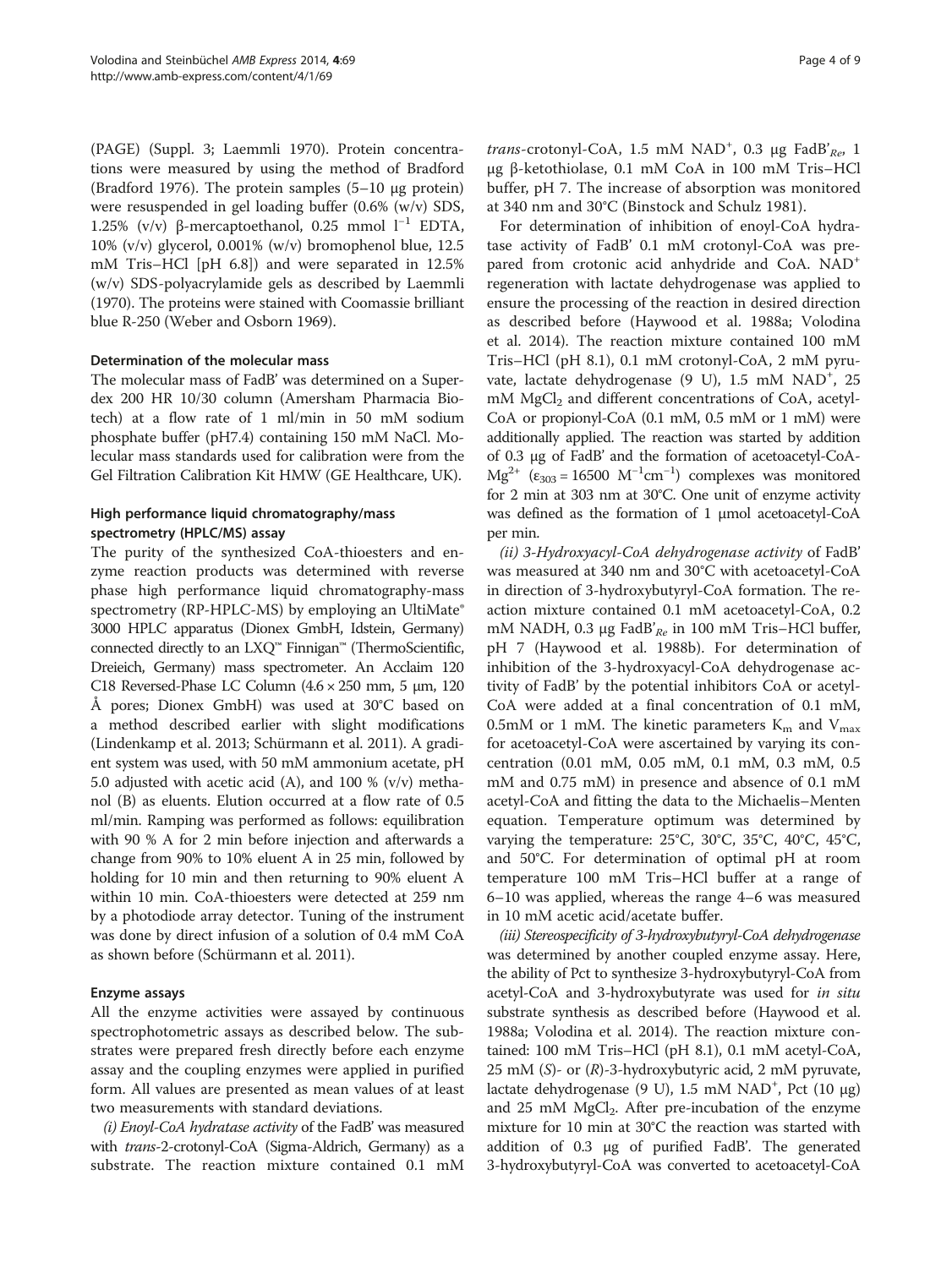<span id="page-4-0"></span>by FadB', and the formation of acetoacetyl-CoA- $Mg^{2+}$  $(\varepsilon_{303} = 16,500 \text{ M}^{-1} \text{cm}^{-1})$  complexes was monitored for 2 min at 303 nm at 30°C. One unit of enzyme activity was defined as the formation of 1 μmol acetoacetyl-CoA per min.

(iv) NAD(H) and NADP(H) cofactor utilization capability of FadB' was ascertained in two directions. First, acetoacetyl-CoA was applied as a substrate for the enzyme assay, and the oxidation of 0.1 mM NADH or 0.1 mM NADPH was measured at 340 nm as described above. Second, (S)-3-hydroxybutyryl-CoA was synthesized by Pct as described for 3-hydroxybutyryl-CoA dehydrogenase assay, however, BktB was applied as coupling enzyme, and the assay mixture contained 0.1 mM acetyl-CoA, 25 mM 3-hydroxybutyrate, 10 μg Pct, 0.1 mM CoA, 1 μg BktB, 0.3 μg FadB. The reaction mixture was pre-incubated for 10 min at 30°C, and the change of absorption at 340 nm was measured for 5 minutes after addition of NAD<sup>+</sup> or NADP<sup>+</sup> to the final concentration 1 mM.

## Results

#### In silico assay

FadB' consists of 806 amino acids (AA) with a theoretical molecular weight of 85.9 kDa and a pI of 7.66. The C terminus is annotated as a crotonase-like family/enoyl-CoA hydratase (ECH) domain and reveals similarity to the N-terminus of FadB1 (34% identity), a variety of enoyl-CoA hydratases like H16\_B0389 (261 AA, 34% identity) and H16 B0987 (255 AA, 30% identity) from  $R$ . eutropha H16 and other organisms. The enoyl-CoA hydratase reaction is shown in Figure 1. The N-terminus of FadB'<sub>Re</sub> reveals similarities to genes of other 3hydroxyacyl-CoA dehydrogenases of R. eutropha H16 like H16\_A1102 (507 AA, 31% identity), H16\_A0282 (284 AA, 33% identity), FadB1 (693 AA, 31% identity), and H16\_B1652 (322 AA, 30% identity). This terminus comprises NAD binding (3HCDH\_N) and 3HCDH domains and catalyzes the second step of the reaction shown in Figure 1. FadB1 is analogous to FadB', although it possesses a reverse domain order (Insomphun et al. [2014](#page-8-0)). Interestingly, a separate enoyl-CoA hydratase (H16\_A0464, 11% identity) is located downstream of the H16\_A0459-A0464 operon and reveals no significant similarity to the ECH-domain of FadB' $_{Re}$ . Amongst other bacteria most homologous to  $FadB'_{Re}$  enzymes were found in many of species of the genus Burkholderia and other bacteria. Similarly organized 3-hydroxyacyl-CoA dehydrogenases were also found in Bacillus subtilis and Chromobacterium violaceum (Figure [2](#page-5-0)). According to the amino acid sequence and the order of domains two different groups of 3-hydroxyacyl-CoA dehydrogenases could be distinguished (Clustal X, Thompson et al. [1997](#page-8-0)). The first group comprises two well-studied enzymes from E. coli, Pseudomonas mendocina and mammalians (as an example, Rattus norvegicus) with the so-called E. coli-like structure of 3-hydroxyacyl-CoA dehydrogenases. The representatives of the second group with an inverted order of the domains are less studied and are referred here to as Burkholderia-like enzymes.

#### Determination of the molecular mass

The apparent molecular weight of FadB' with N-terminal His-tag defined by SDS-PAGE was 86 kDa, which corresponds to the theoretically calculated molecular weight of one subunit (see Additional file [1](#page-7-0)) (Laemmli [1970](#page-8-0); Weber and Osborn [1969](#page-8-0)). The molecular weight of the native enzyme as determined by gel permeation chromatography (Superdex 200 HP) indicated a monomeric structure (87 kDa).

#### Enzyme assays

(i) Enoyl-CoA hydratase activity. Specific activity of FadB' with *trans-*crotonyl-CoA reached  $98 \pm 3$  µmol mg<sup>-1</sup> min−<sup>1</sup> . The intermediate and products of the reaction, 3-hydroxybutyryl-CoA and acetyl-CoA were detected via RP-HPLC/MS. Since no cis-crotonic acid was commercially available, it was not possible to measure the FadB' activity with the CoA-thioester of this substrate.

Enoyl-CoA hydratase activity of FadB' was inhibited by 70% in presence of 0.1 mM acetyl-CoA and by 30% in presence of 0.1 mM CoA (Figure [3\)](#page-5-0). Propionyl-CoA was tested additionally to verify the inhibitory effect. Similarly, as with acetyl-CoA about 60% of the FadB' activity was lost in presence of 0.1 mM propionyl-CoA. Higher concentrations of the mentioned CoA-thioesters and CoA inhibited the FadB' activity stronger. 0.5 mM propionyl-CoA reduced the activity of FadB' to 28% and 0.5 mM acetyl-CoA resulted in only 7% of residual activity. However, FadB' retained 7% of the initial activity in presence of 1 mM acetyl-CoA and 11% - in presence of propionyl-CoA.

(ii) 3-Hydroxyacyl-CoA dehydrogenase activity. FadB'<sub>Re</sub> showed maximal activity with NADH (92.7  $\pm$  3.8 µmol

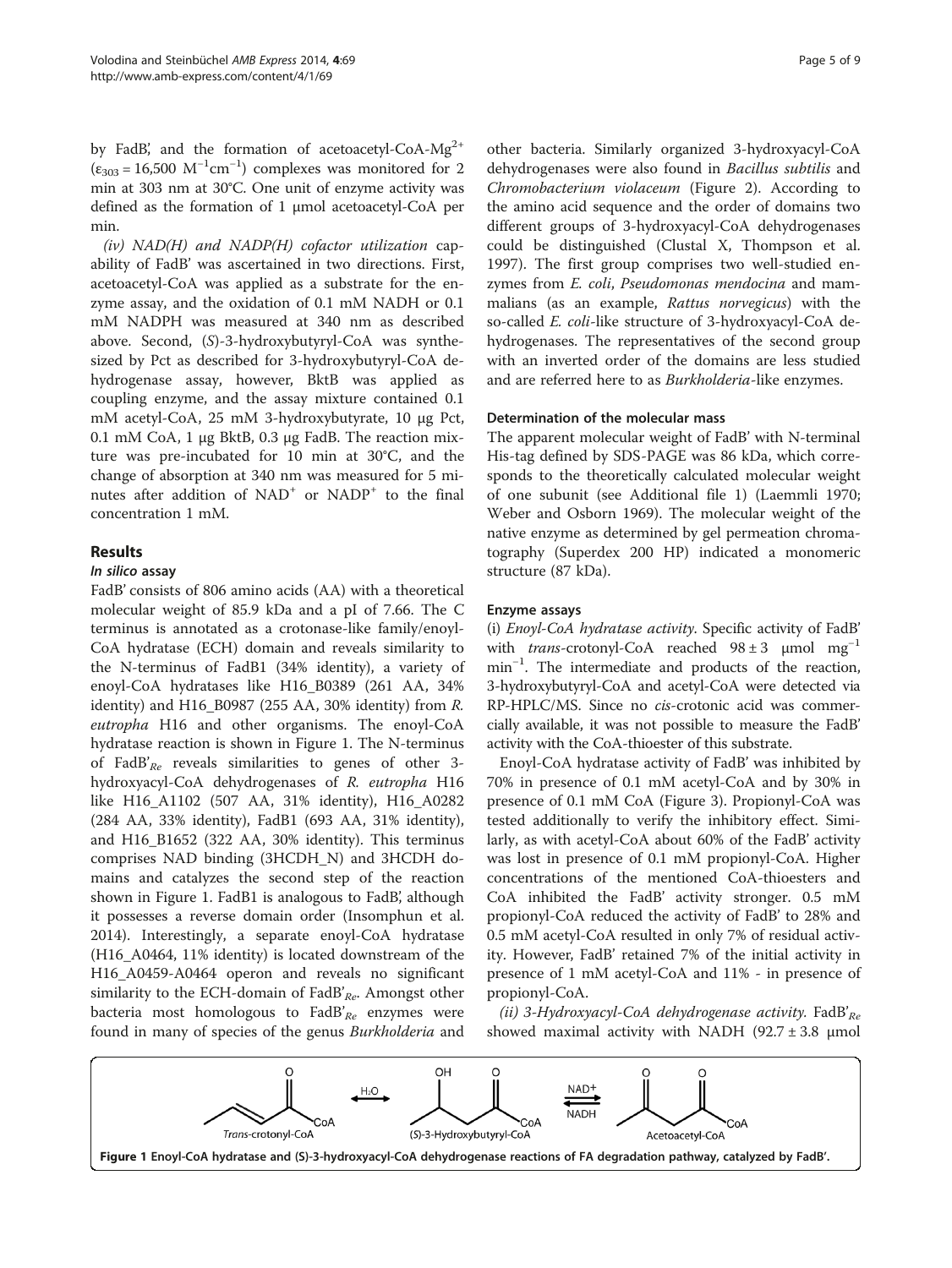<span id="page-5-0"></span>

mg−<sup>1</sup> min−<sup>1</sup> ) and was less active with NADPH (about 5 %, 4.9 ± 1.5 μmol mg<sup>-1</sup> min<sup>-1</sup>) (Table [2\)](#page-6-0). Kinetic values for acetoacetyl-CoA were determined. FadB' exhibited a high affinity to acetoacetyl-CoA ( $K_m$  48 μM) and a  $V_{max}$ of 149 μmol m -1min-1. Presence of 0.1 mM acetyl-CoA resulted in the same  $V_{max}$  (149 µmol mg<sup>-1</sup> min<sup>-1</sup>) values but a higher  $K_m$  (76 μM). The optimum pH was between 6 and 7, and the activity decreased with acidic and basic pH; at pH 5 and 8 the enzyme showed 65% and 75%, respectively, and at pH 10 only 46% of the maximal activity. An acidic pH of 4 gave only 26% of maximal activity. Dependence of FadB' on the temperature revealed that no increase of specific activity was determined after 35°C and the highest activity was observed at 35 and 40°C. FadB' lost 20% and almost 50% of its activity with acetoacetyl-CoA in presence of 0.1 mM CoA or 0.1 mM acetyl-CoA, respectively (Figure 3). Further increases of the inhibitor concentrations reduced the activity of FadB' drastically.

(iii) Stereospecificity of 3-hydroxyacyl-CoA dehydrogenase. To analyze the stereospecificity of FadB' the formation of  $(S)$ - or  $(R)$ -3-hydroxybutyryl-CoA from  $(S)$ - or  $(R)$ -3HB and acetyl-CoA was carried out by an auxiliary enzyme Pct in situ in a similar way as described before (Volodina et al. [2014\)](#page-8-0). FadB' $_{Re}$  converted (S)-3-hydroxybutyryl-CoA to acetoacetyl-CoA (16.5 ± 0.4 μmol mg<sup>-1</sup> min<sup>-1</sup>), while no

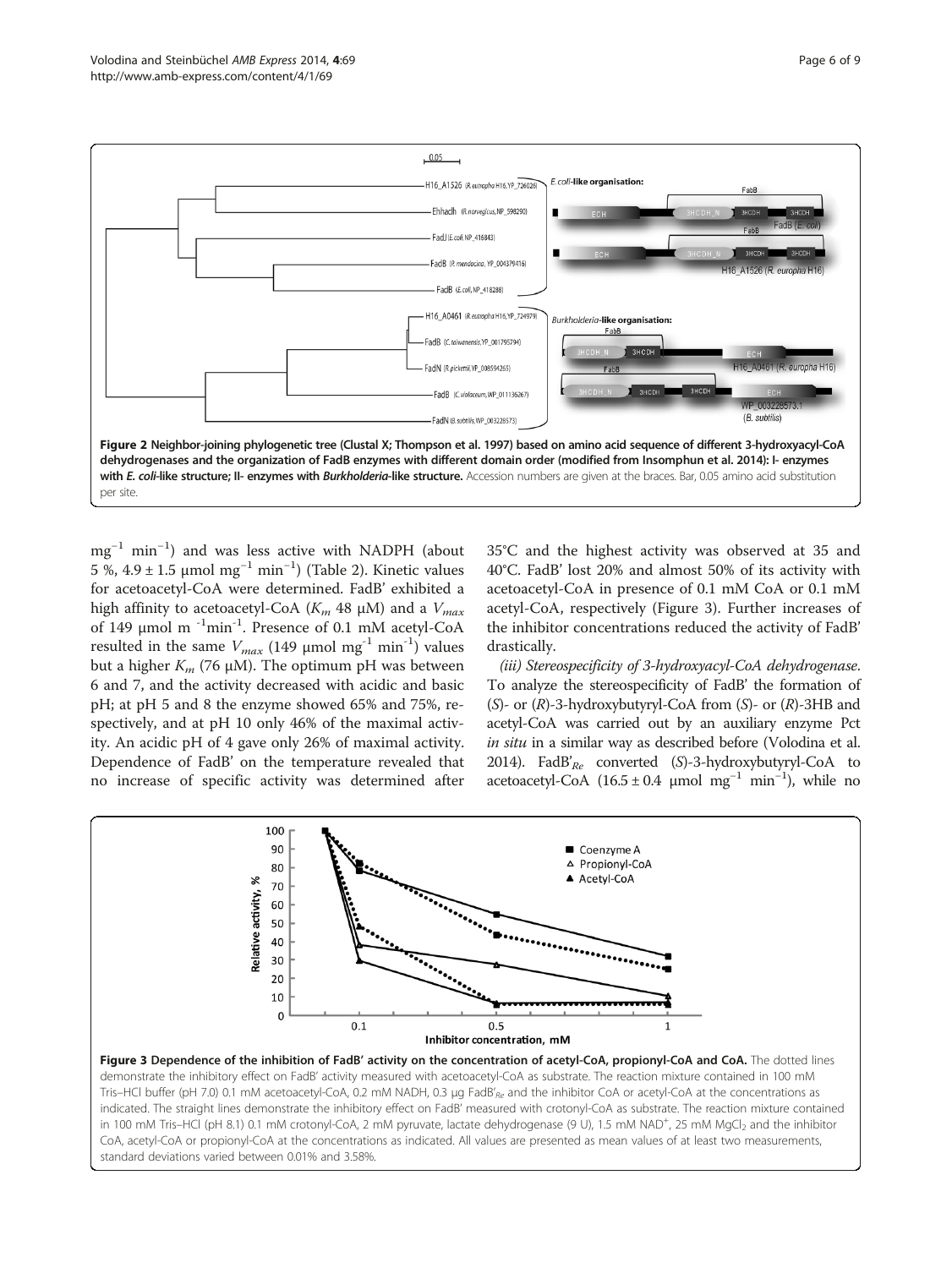|                                                             | Cofactor         |         | <b>Trifunctional</b> | Specificity to $(S)$ - or | Reference                |
|-------------------------------------------------------------|------------------|---------|----------------------|---------------------------|--------------------------|
|                                                             | $NAD+$           | $NADP+$ | activity             | (R)-3-hydroxyacyl-CoA     |                          |
| $FadB'_{Re}$                                                | 100 <sup>°</sup> |         | $^{+}$               |                           | this work                |
| PhaB $1_{Re}$                                               | 20               | 100     | ۰.                   |                           | Haywood et al. 1988b     |
| Unidentified acetoacetyl-CoA reductase<br>(R. eutropha H16) | 100              |         | n.a.                 | S/R                       | Haywood et al. 1988b     |
| FadB <sub>Fr</sub>                                          | $^{+}$           | n.a.    | $^{+}$               |                           | Binstock and Schulz 1981 |

<span id="page-6-0"></span>Table 2 Enzyme characteristic of FadB' in comparison with other enzymes

\*-The activity of FadB' was measured at 340 nm and 30°C with acetoacetyl-CoA in direction of 3-hydroxybutyryl-CoA formation as described in "[Materials](#page-1-0) [and Methods](#page-1-0)".

\*\*-The stereospecificity of FadB' was measured at 303 nm and 30°C with (S)- and (R)-3hydroxybutyryl-CoA as described in "[Materials and Methods](#page-1-0)".

conversion of (R)-3-hydroxybutyryl-CoA was detected. Formation of (R)-3-hydroxybutytryl-CoA by Pct was confirmed by employing RP-HPLC/MS. Relative activity of FadB' measured with NADP<sup>+</sup> was less than 10% in comparison to the activity measured with NAD<sup>+</sup> (1.5 ± 0.3 µmol mg<sup>-1</sup> min<sup>-1</sup>).

## **Discussion**

The expression of the β-oxidation genes in R. eutropha H16 is up-regulated, when the cells are grown in presence of FAs (Brigham et al. [2010](#page-8-0)). Two operons located on chromosome #1 are responsible for the degradation of FAs in R. eutropha H16: H16\_A0459-A0464 and H16\_A1526-A1531. The latter operon contains among others the gene for a 3-hydroxyacyl-CoA dehydrogenase/enoyl-CoA hydratase (FadB1), which is similar to the enzymes from E. coli (Insomphun et al. [2014](#page-8-0)). On the other hand, FadB' $_{Re}$  from H16\_A0459-A0464 due to its primary structure belongs to the Burkholderia-like subgroup of 3-hydroxyacyl-CoA dehydrogenases (Figure [2](#page-5-0)). It exhibits an inverted order of catalytic domains in comparison to FadB1, well-studied enzymes from mammalians and E. coli. FadB' is more related to the enzymes from *B. subtilis* and *C. vinosum*. Apparently FadB' and FadB1 have different ancestors and fusion of both 3HCDH\_N and ECH domains in FadB' and FadB1 has occurred independently and might be the result of a convergent evolution. In addition, the separate enoyl-CoA hydratase is located on the same operon downstream of the *fadB'*. Nevertheless, it has been shown that the enoyl-CoA hydratase domain of FadB' retains its activity. Since both genes (H16\_A0464, enoyl-CoA hydratase and H16\_A0461, FadB') were found to be expressed in presence of fatty acids (Brigham et al. [2010\)](#page-8-0), they seem to function simultaneously and might exhibit different substrate specificities.

Thus, FadB' is the first enzyme of the fatty acid metabolism of R. eutropha characterized in vitro. Heterologously expressed His-tagged FadB' exhibited a single monomeric structure. However, an oligomeric structure of the enzyme in vivo cannot be excluded, as the enzyme might function as part of a multienzyme complex, similarly as FadB in E. coli. Nevertheless the solely expressed

and folded FadB'<sub>Re</sub> was active, both in the absence of potential co-monomer(s), such as β-ketothiolase, and in presence of N-terminal His-tag. Since, the activities for both, the enoyl-CoA hydratase and 3-hydroxyacyl-CoA dehydrogenase reactions, were determined, the mechanism of the reaction is presumably as follows: enoyl-CoA, once being captured by FadB', undergoes two consequent conversions finally yielding 3-ketoacyl-CoA (Figure [1](#page-4-0)).

FadB' was found to be an NADH-dependent enzyme. 3-Hydroxyacyl-CoA dehydrogenases from β-oxidation are presupposed to utilize NADH as a cofactor, due to the organisation of the central metabolism. One cycle of β-oxidation reduces one NADH molecule and produces one molecule of acetyl-CoA. The latter is directed to the Krebs cycle, which supplies three NADH molecules pro cycle. On the other hand, NADP(H) could also be used as a cofactor, although the enzyme showed only 5-10% of the activity with NADP(H) in comparison to NAD (H). However, NADPH is the main cofactor of PHB synthesis and FA de novo synthesis and, consequently, FadB' from FA degradation favours NAD(H), avoiding a competition for the cofactor with other enzymes. FadB' was found to be strictly (S)-stereospecific with 3-hydroxybutyryl-CoA, which is also characteristic for enzymes from β-oxidation. This corroborates with the theory, that the fatty acid metabolism does not intersect the PHB synthesis and  $(R)$ -isomers are the only precursors of PHB synthase, and (S)-isomers are engaged in the degradation of fatty acids. Thus, as expected, FadB' does not compete with PhaB from PHB metabolism for the substrates. Nevertheless, the deletion of the FadB' encoding gene led to a decrease of PHA content, suggesting an indirect role of FadB' in PHA precursor supply (Insomphun et al. [2014](#page-8-0)).

Interestingly, acetyl-CoA and propionyl-CoA, which are, on one hand, the end products of FA degradation and, on the other hand, the precursors for the PHA synthesis, are inhibiting FadB'. The activity of FadB' in presence of free CoA was also lower (Figure [3](#page-5-0)). The inhibitory effect of high concentrations of these substrates might demonstrate a modulatory character of the FA degradation pathway. The end products of β-oxidation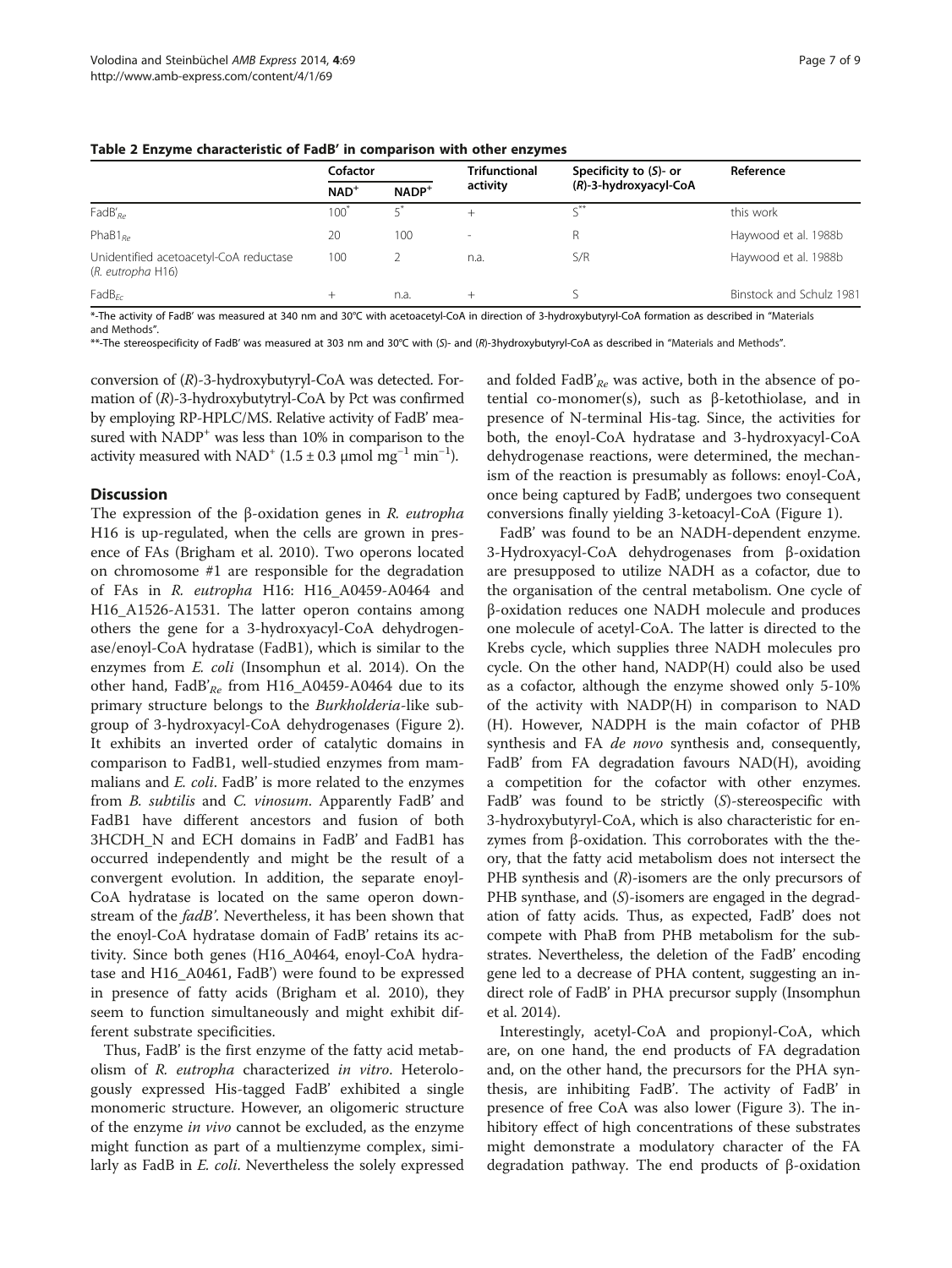<span id="page-7-0"></span>seem to negatively affect the rate of FA oxidation in R. eutropha. Additionally, free CoA, elaborated in Krebs cycle, is known to inhibit the β-ketothiolase from PHB synthesis (Oeding and Schlegel [1973\)](#page-8-0). So, during the growth phase abundant acetyl-CoA is oxidized releasing CoA, and PHB synthesis is slowed down. Apparently the activity of at least one enzyme from FA degradation, FadB', is inhibited by the increased concentration of CoA, acetyl-CoA and propionyl-CoA. Concerning the mechanism of the inhibition, it was shown, that with increasing concentrations of acetoacetyl-CoA the inhibitory effect of acetyl-CoA was weakened. A higher apparent  $K_m$  value and unchanged  $V_{max}$  for acetoacetyl-CoA in presence of acetyl-CoA suggest competitive mechanism of acetyl-CoA's inhibition; however, double reciprocal Lineweaver-Burk analysis (data not shown) revealed a mixed type of inhibition. Recently, it was demonstrated that if only FadB' was active in R. eutropha lacking fadB1, the mutant stored comparable amounts of PHA as the wild type but with higher 3HHx content (Insomphun et al. [2014\)](#page-8-0). Taken into a consideration, that during degradation of long chain fatty acids, the concentration of acetyl-CoA/propionyl-CoA increases and the relative concentration of long chain fatty acids decreases, this might cause the inhibitory effect on FadB'. Under these conditions in the strain lacking *fadB1* the FAs are, putatively, not degraded completely and more 3HHx is available for the PHA synthesis. The regulation of FA degradation seems to be linked between the PHA synthesis and the central metabolism. First, the deletion of FadB' has an indirect influence on PHA synthesis, when the strain is grown on fatty acids (Insomphun et al. [2014](#page-8-0)). Second, the activity of FadB' is inhibited by high concentrations of the end products of FA degradation and Krebs cycle.

The existence of two analogous enzymes, FadB' and FadB1, demonstrates genetic diversity of R. eutropha. The presence of multiple isoenzymes is beneficial for the organism for an adaptation to changing environments and survival. As it was shown, although both *fad* operons function simultaneously, deletion of only one of them does not impair the fatty acid utilization capacity of R. eutropha (Brigham et al. [2010\)](#page-8-0). Multiple copies of β-ketothiolases and acetoacetyl-CoA reductases assist in PHB metabolism and compensate the lack of one or several genes (Budde et al. [2010;](#page-8-0) Lindenkamp et al. [2012](#page-8-0)).

The determination of the substrate specificity of FadB' with medium and long chain length acyl-CoAs especially in comparison to FadB1 and additional enoyl-CoA hydratase (H16\_A0464) could provide in the future more information about the role of FadB' in β-oxidation. 3-Hydroxyacyl-CoA dehydrogenase/enoyl-CoA hydratase from *E. coli*, for example, possesses also  $\Delta^3$ -cis, $\Delta^2$ <sup>-</sup>transenoyl-CoA isomerase and  $(S)/(R)$ -epimerase activities.

However, further studies have to be done to clarify, if FadB' from R. eutropha despite its different domain organisation is also capable of converting  $cis$ - and  $(R)$ -isomers of CoA thioester to the trans- and (S)-stereoisomers, respectively.

Thus, FadB' as well as 3-hydroxyacyl-CoA dehydrogenases (*paaH1* and *paaH2*) and acetoacetyl-CoA reductases (phaB1 and phaB3) are able to convert 3-ketoacyl-CoAs to 3-hydroxyacyl-CoAs (Table [2;](#page-6-0) Budde et al. [2010\)](#page-8-0) and, therefore, are interesting for biotechnical applications. It is assumed that (S)-3-hydroxyacyl-CoA dehydrogenase (PaaH1) might refer to the non-stereospecific NADHdependent acetoacetyl-CoA reductase with broad substrate range purified by Haywood et al. ([1988b\)](#page-8-0) (Machado et al. [2012\)](#page-8-0), however, a mixture of the above mentioned enzymes could have been purified. PhaB1 and PhaB3 are important for PHA synthesis. Though, additional application of (S)-specific FadB' together with PhaB can enhance the flux of the β-oxidation intermediates to PHA synthesis during growth on FAs. PaaH1 has been applied in an artificial alcohol synthesis pathway in E. coli (Machado et al. [2012\)](#page-8-0). This pathway comprises, amongst others, three reverse steps of β-oxidation, catalyzed by three separate enzymes: β-ketothiolase, 3-hydroxyacyl-CoA dehydrogenase and enoyl-CoA hydratase reactions. Concerning that FadB' assisted in the incorporation of 3HHx into a copolymer (Insomphun et al. [2014\)](#page-8-0) and exhibited the enoyl-CoA hydratase activity, it might be promising to exchange the PaaH1 and a crotonase with FadB' in linear alcohol synthesis pathway. (S)- Stereospecific 3-hydroxyacyl-CoA dehydrogenases are also interesting for biotechnological production of en-antiomeric pure compounds in vivo (Lee et al. [2008](#page-8-0)). Since FadB' can be purified in one step and, if stored in glycerol, it does not loose activity for months, making the FadB' applicable as a coupling enzyme for in vitro assays (Volodina et al. [2014\)](#page-8-0).

## Additional file

[Additional file 1](http://www.amb-express.com/content/supplementary/s13568-014-0069-0-S1.pdf): SDS‐PAGE of FadB' after His‐Tag purification.

#### Competing interests

The authors declare that they have no competing interests.

#### Authors' contributions

EV conceived, designed and performed the experiments. Acquisition of data, analysis and interpretation of data: EV. AS supervised the work and has been involved in drafting the manuscript, revising it critically for important intellectual content; and has given final approval of the version to be published. Both authors read and approved the final manuscript.

#### Acknowledgements

Elena Volodina is indebted to the Deutscher Akademischer Austauschdienst (DAAD, Germany) for the award of a doctoral scholarship. We acknowledge support by Deutsche Forschungsgemeinschaft and Open Access Publication Fund of University of Muenster.